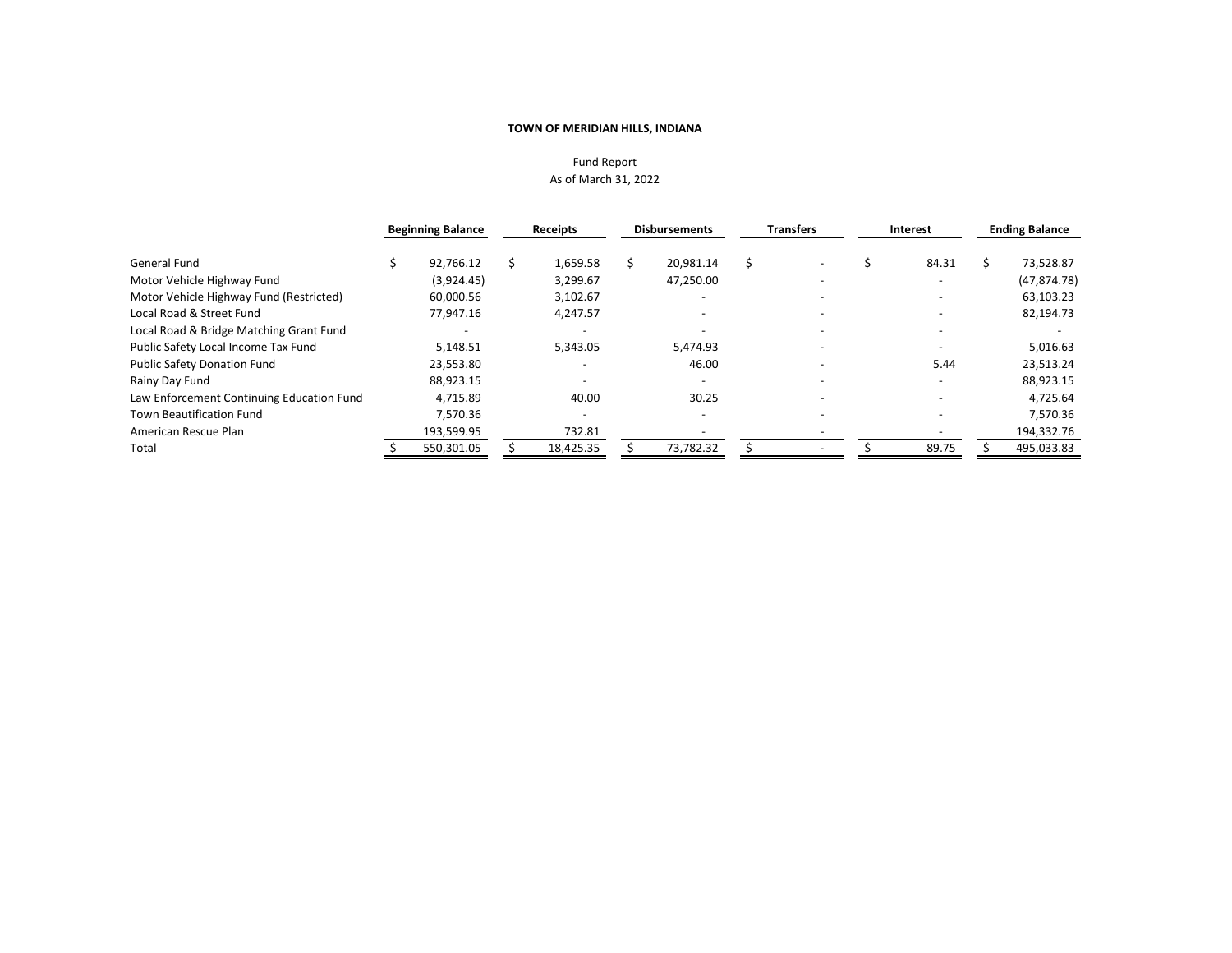Revenue Report As of March 31, 2022

|                                           |    | <b>Budget Amount</b> | <b>Prior Months</b><br><b>Receipts</b> |           | <b>Receipts</b> | <b>Current Month</b> |          | <b>YTD Receipts</b> | % Collected YTD |  |        |
|-------------------------------------------|----|----------------------|----------------------------------------|-----------|-----------------|----------------------|----------|---------------------|-----------------|--|--------|
|                                           |    |                      |                                        |           |                 |                      |          |                     |                 |  |        |
| General Fund                              |    |                      |                                        |           |                 |                      |          |                     |                 |  |        |
| <b>Property Taxes</b>                     | \$ | 167,511.00           | \$                                     |           | \$              |                      | \$       |                     | 0.00%           |  |        |
| LIT CERT LOIT                             |    | 20,000.00            |                                        | 3,319.16  |                 | 1,659.58             |          | 4,978.74            | 24.89%          |  |        |
| <b>Excise Tax</b>                         |    | 7,737.00             |                                        |           |                 |                      |          |                     | 0.00%           |  |        |
| <b>ABC Gallonage</b>                      |    | 3,822.00             |                                        | 1,135.48  |                 |                      |          | 1,135.48            | 29.71%          |  |        |
| Interest                                  |    | 750.00               |                                        | 163.10    |                 | 84.31                |          | 247.41              | 32.99%          |  |        |
| <b>CVET</b>                               |    | 206.00               |                                        |           |                 |                      |          |                     | 0.00%           |  |        |
| <b>Comcast Franchise Fee</b>              |    | 15,500.00            |                                        | 3,061.65  |                 |                      | 3,061.65 |                     |                 |  | 19.75% |
| Cigarette Tax                             |    | 934.00               |                                        |           |                 |                      |          |                     | 0.00%           |  |        |
| <b>Total General Fund</b>                 | Ŝ. | 216,460.00           | \$                                     | 7,679.39  | \$              | 1,743.89             | Ś.       | 9,423.28            | 4.35%           |  |        |
| Motor Vehicle Highway Fund                |    | 33,196.00            |                                        | 6,046.38  |                 | 3,299.67             |          | 9,346.05            | 28.15%          |  |        |
| Motor Vehicle Highway Fund (Restricted)   |    | 31,794.00            |                                        | 6,046.37  |                 | 3,102.67             |          | 9,149.04            | 28.78%          |  |        |
| Local Road & Street Fund                  |    | 48,597.00            |                                        | 9,122.10  |                 | 4,247.57             |          | 13,369.67           | 27.51%          |  |        |
| Local Road & Bridge Matching Grant Fund   |    | 200,000.00           |                                        |           |                 |                      |          |                     | 0.00%           |  |        |
| Public Safety Local Income Tax Fund       |    | 74,000.00            |                                        | 10,866.86 |                 | 5,343.05             |          | 16,209.91           | 21.91%          |  |        |
| <b>Public Safety Donation Fund</b>        |    | 60.00                |                                        | 12.24     |                 | 5.44                 |          | 17.68               | 29.47%          |  |        |
| Rainy Day Fund                            |    |                      |                                        |           |                 |                      |          |                     |                 |  |        |
| Law Enforcement Continuing Education Fund |    | 200.00               |                                        | 48.00     |                 | 40.00                |          | 88.00               | 44.00%          |  |        |
| <b>Town Beautification Fund</b>           |    |                      |                                        |           |                 |                      |          |                     | 0.00%           |  |        |
| American Rescue Plan                      |    | 153,255.00           |                                        |           |                 | 732.81               |          | 732.81              | 0.00%           |  |        |
| Total                                     |    | 757,562.00           | Ś                                      | 39,821.34 |                 | 18,515.10            | Ś.       | 58,336.44           |                 |  |        |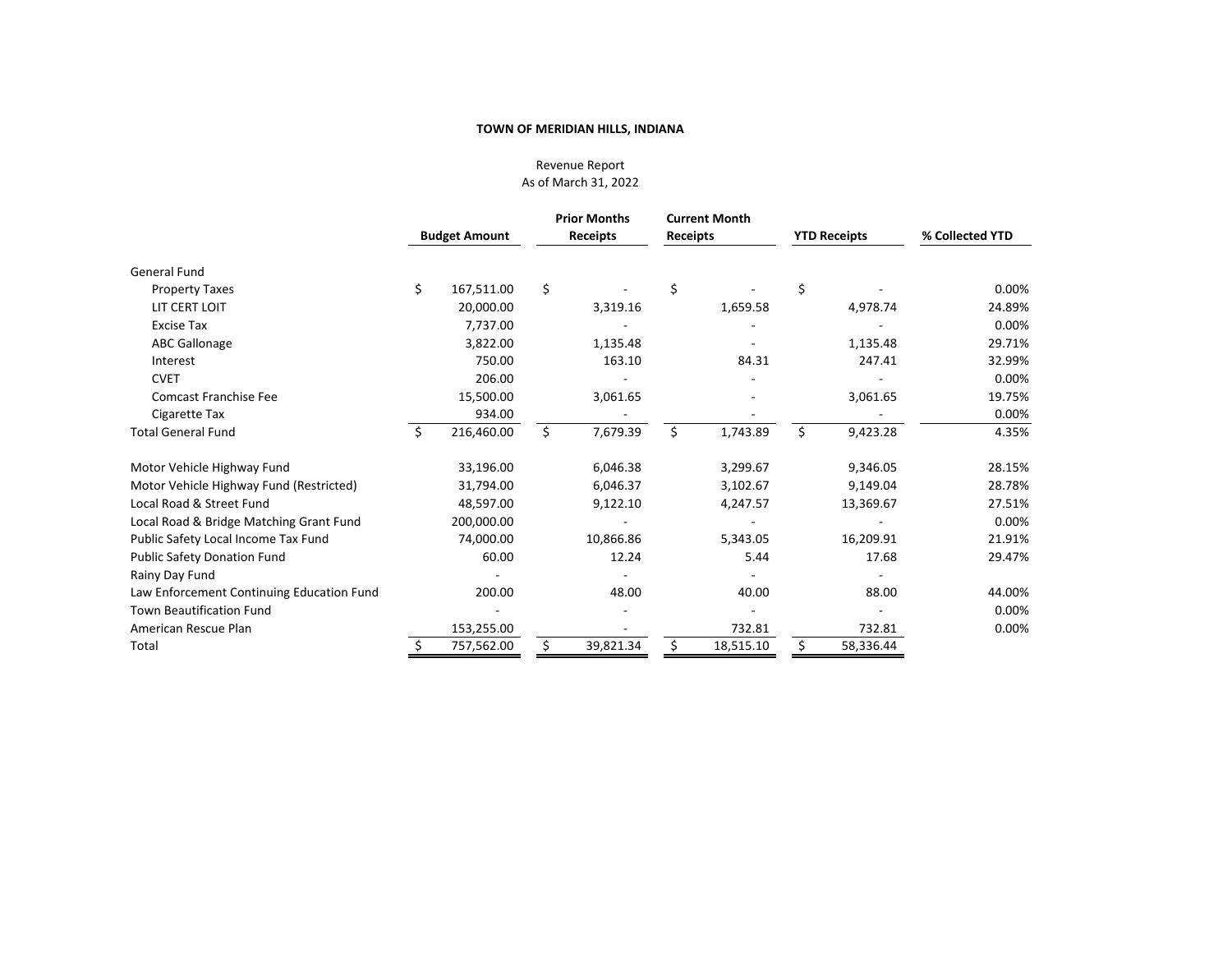Appropriation Report As of March 31, 2022

|                                     | Appropriation            | Appropriation | <b>Disbursements</b> |                   | Appropriation    |                          |
|-------------------------------------|--------------------------|---------------|----------------------|-------------------|------------------|--------------------------|
|                                     | <b>Beginning Balance</b> | Adjustment    | <b>Prior Months</b>  | <b>This Month</b> | <b>YTD Total</b> | <b>Ending Balance</b>    |
| <b>GENERAL FUND</b>                 |                          |               |                      |                   |                  |                          |
| <b>1 PERSONAL SERVICES</b>          |                          |               |                      |                   |                  |                          |
| Salaries and Wages                  |                          |               |                      |                   |                  |                          |
| Compensation of Clerk-Treasurer     | \$<br>10,000.00          |               | \$<br>2,125.05       | \$<br>769.22      | \$<br>2,894.27   | \$<br>7,105.73           |
| <b>Compensation of Councilors</b>   | 12,000.00                |               |                      | 3,000.00          | 3,000.00         | 9,000.00                 |
| <b>Compensation of Police</b>       | 34,000.00                |               | 3,879.02             | 1,942.44          | 5,821.46         | 28,178.54                |
| Casual Labor                        |                          |               |                      |                   |                  |                          |
| <b>Employee Benefits</b>            |                          |               |                      |                   |                  |                          |
| <b>FICA</b>                         | 10,600.00                |               | 1,148.28             | 800.51            | 1,948.79         | 8,651.21                 |
| <b>Other Personal Services</b>      |                          |               |                      |                   |                  |                          |
| Town Admin. Training                | 500.00                   |               |                      |                   |                  | 500.00                   |
| <b>Personal Sevices Subtotal</b>    | 67,100.00                |               | 7,152.35             | 6,512.17          | 13,664.52        | 53,435.48                |
| <b>2 SUPPLIES</b>                   |                          |               |                      |                   |                  |                          |
| <b>Office Supplies</b>              |                          |               |                      |                   |                  |                          |
| Printing                            | 500.00                   |               |                      |                   |                  | 500.00                   |
| Postage                             | 500.00                   |               |                      |                   |                  | 500.00                   |
| <b>Office Supplies</b>              | 260.00                   |               |                      |                   |                  | 260.00                   |
| <b>Town Newsletter</b>              | 1,000.00                 |               |                      |                   |                  | 1,000.00                 |
| Supplies Subtotal                   | 2,260.00                 |               | ÷.                   |                   |                  | 2,260.00                 |
| <b>3 OTHER SERVICES AND CHARGES</b> |                          |               |                      |                   |                  |                          |
| <b>Professional Services</b>        |                          |               |                      |                   |                  |                          |
| <b>Town Engineer</b>                | 60,000.00                | 12,932.84     | 12,932.84            | 4,640.68          | 17,573.52        | 55,359.32                |
| Payroll Service                     | 1,500.00                 |               | 469.77               | 115.00            | 584.77           | 915.23                   |
| <b>Town Attorney</b>                | 24,000.00                |               | ÷.                   | 2,000.00          | 2,000.00         | 22,000.00                |
| <b>Town Accountant</b>              | 16,000.00                | 1,642.29      | 2,515.25             | 6,669.20          | 9,184.45         | 8,457.84                 |
| Communication and Transportation    |                          |               |                      |                   |                  |                          |
| Website                             | 1,500.00                 |               |                      |                   |                  | 1,500.00                 |
| Police Phone                        |                          | 415.32        | 415.32               |                   | 415.32           |                          |
| Printing and Advertising            |                          |               |                      |                   |                  |                          |
| <b>Legal Advertising</b>            | 500.00                   |               |                      | 402.98            | 402.98           | 97.02                    |
| <b>Utility Services</b>             |                          |               |                      |                   |                  |                          |
| <b>Street Lights</b>                | 8,500.00                 |               | 1,297.92             | 641.11            | 1,939.03         | 6,560.97                 |
| Rentals                             |                          |               |                      |                   |                  |                          |
| Rent-Storage                        | 420.00                   |               |                      |                   |                  | 420.00                   |
| Other Services and Charges          |                          |               |                      |                   |                  |                          |
| <b>Town Promotion</b>               | 750.00                   |               |                      |                   |                  | 750.00                   |
| <b>Other Services</b>               | 470.00                   |               |                      |                   |                  | 470.00                   |
| Dues and Subscriptions              | 1,000.00                 |               |                      |                   |                  | 1,000.00                 |
| <b>Councilor Meeting Expenses</b>   |                          |               |                      |                   |                  | $\overline{\phantom{a}}$ |
| Other Services and Charges Subtotal | 114,640.00               | 14,990.45     | 17,631.10            | 14,468.97         | 32,100.07        | 97,530.38                |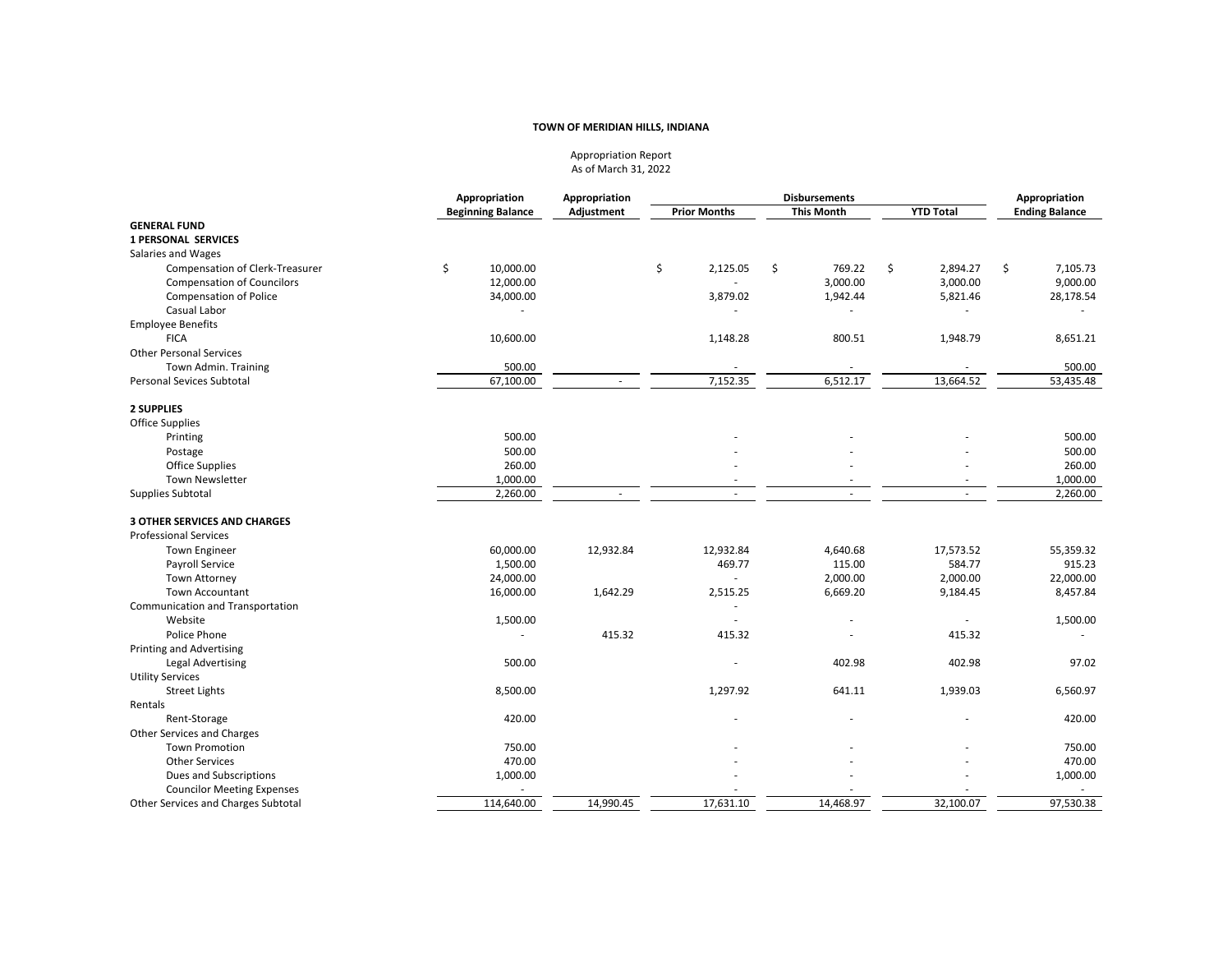|                                                                                                                                          |          | Appropriation            |          | Appropriation |    |                     |    | <b>Disbursements</b> |    |                  | Appropriation |                        |  |
|------------------------------------------------------------------------------------------------------------------------------------------|----------|--------------------------|----------|---------------|----|---------------------|----|----------------------|----|------------------|---------------|------------------------|--|
|                                                                                                                                          |          | <b>Beginning Balance</b> |          | Adjustment    |    | <b>Prior Months</b> |    | <b>This Month</b>    |    | <b>YTD Total</b> |               | <b>Ending Balance</b>  |  |
| <b>4 CAPITAL OUTLAYS</b>                                                                                                                 |          |                          |          |               |    |                     |    |                      |    |                  |               |                        |  |
| Machinery & Equipment                                                                                                                    |          |                          |          |               |    |                     |    |                      |    |                  |               |                        |  |
| Equipment                                                                                                                                |          |                          |          |               |    |                     |    |                      |    |                  |               |                        |  |
| <b>TOTAL GENERAL FUND</b>                                                                                                                | -\$      | 184,000.00               | Ŝ        | 14,990.45     | S  | 24,783.45           | -S | 20,981.14            | \$ | 45,764.59        | S             | 153,225.86             |  |
| MOTOR VEHICLE HIGHWAY FUND                                                                                                               |          |                          |          |               |    |                     |    |                      |    |                  |               |                        |  |
| <b>3 Services and Charges</b>                                                                                                            |          |                          |          |               |    |                     |    |                      |    |                  |               |                        |  |
| <b>Professional Services</b>                                                                                                             |          |                          |          |               |    |                     |    |                      |    |                  |               |                        |  |
| <b>Tree Removal</b>                                                                                                                      | \$       | 9,000.00                 | \$       | 4,320.00      | Ŝ. | 4,963.25            | \$ |                      | \$ | 4,963.25         | \$            | 8,356.75               |  |
| <b>Legal Fees</b>                                                                                                                        |          |                          |          |               |    |                     |    |                      |    |                  |               |                        |  |
| Insurance                                                                                                                                |          |                          |          |               |    |                     |    |                      |    |                  |               |                        |  |
| Workers Comp. Insurance<br>Repairs and Maintenance                                                                                       |          | 600.00                   |          |               |    |                     |    |                      |    |                  |               | 600.00                 |  |
| Street Repairs, Tree & Snow Removal, Sign Repairs                                                                                        |          | 65,400.00                |          |               |    | 8,250.00            |    | 47,250.00            |    | 55,500.00        |               | 9,900.00               |  |
|                                                                                                                                          |          |                          |          |               |    |                     |    |                      |    |                  |               |                        |  |
| <b>TOTAL MOTOR VEHICLE HIGHWAY FUND</b>                                                                                                  | -\$      | 75,000.00                | Ŝ        | 4,320.00      | -S | 13,213.25           | -S | 47,250.00            | Ŝ  | 60,463.25        | S             | 18,856.75              |  |
| MOTOR VEHICLE HIGHWAY (RESTRICTED) FUND<br><b>3 Other Services and Charges</b><br><b>Repairs and Maintenance</b><br><b>Street Paving</b> | \$       | 105,000.00               | Ś        |               |    |                     | Ś  |                      | Ś  |                  | Ŝ             | 105,000.00             |  |
| TOTAL MOTOR VEHICLE HIGHWAY (RESTRICTED) FUND                                                                                            | -\$      | 105,000.00               | Ŝ        |               |    |                     |    |                      |    |                  |               | 105,000.00             |  |
| <b>LOCAL ROAD AND STREET FUND</b><br>4 Capital Outlays<br>Infrastructure<br>Paving<br>TOTAL LOCAL ROAD AND STREET FUND                   | \$<br>\$ | 55,000.00<br>55,000.00   | \$<br>\$ |               | \$ |                     | Ś  |                      |    |                  |               | 55,000.00<br>55,000.00 |  |
| LOCAL ROAD AND BRIDGE MATCHING GRANT FUND<br>4 Capital Outlays<br>Infrastructure                                                         |          |                          |          |               |    |                     |    |                      |    |                  |               |                        |  |
| Road Construction                                                                                                                        | \$       | 200,000.00               | -\$      |               | Ŝ. | 17,572.84           | \$ |                      | Ŝ. | 17,572.84        | -\$           | 182,427.16             |  |
| TOTAL LOCAL ROAD AND BRIDGE MATCHING GRANT FUND                                                                                          | \$       | 200,000.00               | S        |               |    | 17,572.84           | Ŝ  |                      |    | 17,572.84        |               | 182,427.16             |  |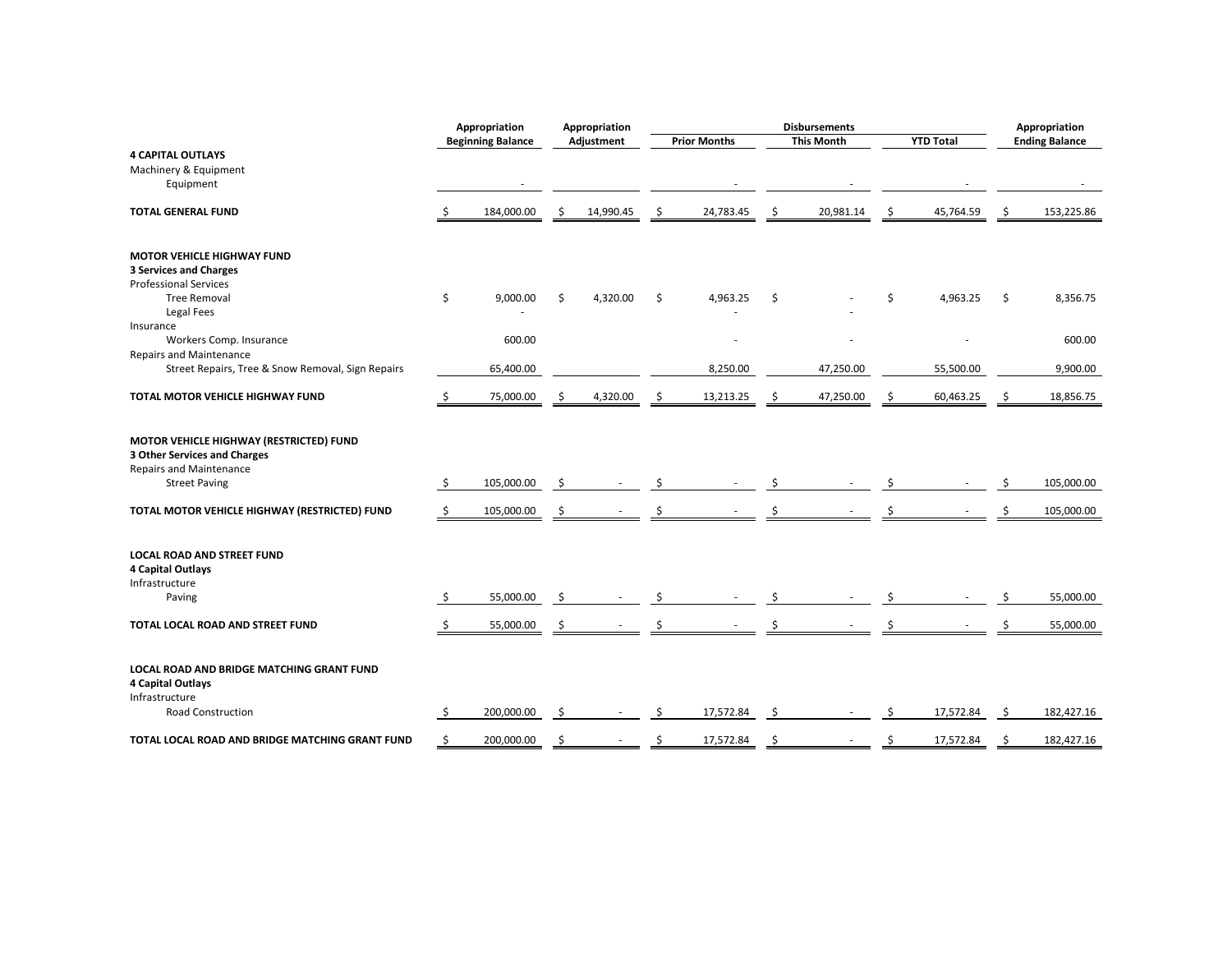|                                           | Appropriation            | <b>Disbursements</b><br>Appropriation |            |    | Appropriation       |    |                          |    |                  |    |                       |
|-------------------------------------------|--------------------------|---------------------------------------|------------|----|---------------------|----|--------------------------|----|------------------|----|-----------------------|
|                                           | <b>Beginning Balance</b> |                                       | Adjustment |    | <b>Prior Months</b> |    | <b>This Month</b>        |    | <b>YTD Total</b> |    | <b>Ending Balance</b> |
| PUBLIC SAFETY LOCAL INCOME TAX FUND       |                          |                                       |            |    |                     |    |                          |    |                  |    |                       |
| <b>1 Personal Services</b>                |                          |                                       |            |    |                     |    |                          |    |                  |    |                       |
| <b>Employee Benefits</b>                  |                          |                                       |            |    |                     |    |                          |    |                  |    |                       |
| <b>Clothing Allowance</b>                 | \$<br>4,500.00           | \$                                    |            | \$ |                     | \$ |                          | \$ |                  | \$ | 4,500.00              |
| Salaries and Wages                        | 64,000.00                |                                       |            |    | 9,005.15            |    | 4,752.26                 |    | 13,757.41        | \$ | 50,242.59             |
| 2 Supplies                                |                          |                                       |            |    |                     |    |                          |    |                  |    |                       |
| <b>Office Supplies</b>                    |                          |                                       |            |    |                     |    |                          |    |                  |    |                       |
| Supplies                                  |                          |                                       |            |    |                     |    |                          |    |                  |    |                       |
| <b>3 Services and Charges</b>             |                          |                                       |            |    |                     |    |                          |    |                  |    |                       |
| <b>Professional Services</b>              |                          |                                       |            |    |                     |    |                          |    |                  |    |                       |
| Training                                  |                          |                                       |            |    |                     |    |                          |    |                  |    |                       |
| <b>Payroll Services</b>                   | 2,000.00                 |                                       |            |    | 346.77              |    | 160.83                   |    | 507.60           |    | 1,492.40              |
| Insurance                                 |                          |                                       |            |    |                     |    |                          |    |                  |    |                       |
| Auto and Liability Insurance              | 7,000.00                 |                                       |            |    |                     |    | $\overline{\phantom{a}}$ |    |                  |    | 7,000.00              |
| <b>Utility Services</b>                   |                          |                                       |            |    |                     |    |                          |    |                  |    |                       |
| Phone                                     | 3,000.00                 |                                       |            |    | 392.57              |    | 393.14                   |    | 785.71           |    | 2,214.29              |
| <b>Repairs and Maintenance</b>            |                          |                                       |            |    |                     |    |                          |    |                  |    |                       |
| <b>Equipment Repair</b>                   |                          |                                       |            |    |                     |    |                          |    |                  |    |                       |
| Gas and Vehicle Repairs                   | 4,000.00                 |                                       |            |    | 2,195.91            |    | 168.70                   |    | 2,364.61         |    | 1,635.39              |
| Services and Charges Subtotal             | 16,000.00                |                                       |            |    | 2,935.25            |    | 722.67                   |    | 3,657.92         |    | 12,342.08             |
| 4 Capital Outlays                         |                          |                                       |            |    |                     |    |                          |    |                  |    |                       |
| Machinery, Equipment & Vehicles           |                          |                                       |            |    |                     |    |                          |    |                  |    |                       |
| Police Equipment                          |                          |                                       |            |    |                     |    |                          |    |                  |    |                       |
| Police Vehicle                            |                          |                                       |            |    |                     |    |                          |    |                  |    |                       |
| Capital Outlays Subtotal                  |                          |                                       |            |    |                     |    |                          |    |                  |    |                       |
| TOTAL PUBLIC SAFETY LOCAL INCOME TAX FUND | 84,500.00                |                                       |            |    | 11,940.40           | Ŝ  | 5,474.93                 | Ŝ  | 17,415.33        | \$ | 67,084.67             |
| PUBLIC SAFETY DONATION FUND               |                          |                                       |            |    |                     |    |                          |    |                  |    |                       |
| <b>3 Services and Charges</b>             |                          |                                       |            |    |                     |    |                          |    |                  |    |                       |
| Other Services and Charges                |                          |                                       |            |    |                     |    |                          |    |                  |    |                       |
| Other Services and Charges                | \$                       |                                       |            | \$ |                     | \$ |                          | Ś  |                  | \$ |                       |
| <b>4 CAPITAL OUTLAYS</b>                  |                          |                                       |            |    |                     |    |                          |    |                  |    |                       |
| Machinery, Equipment, and Vehicles        |                          |                                       |            |    |                     |    |                          |    |                  |    |                       |
| Police Equipment                          | 25,000.00                |                                       | 1,641.59   |    | 1,641.59            |    | 46.00                    |    | 1,687.59         |    | 24,954.00             |
| TOTAL PUBLIC SAFETY DONATION FUND         | \$<br>25,000.00          | Ś.                                    | 1,641.59   | Ś  | 1,641.59            | \$ | 46.00                    | Ś. | 1,687.59         | \$ | 24,954.00             |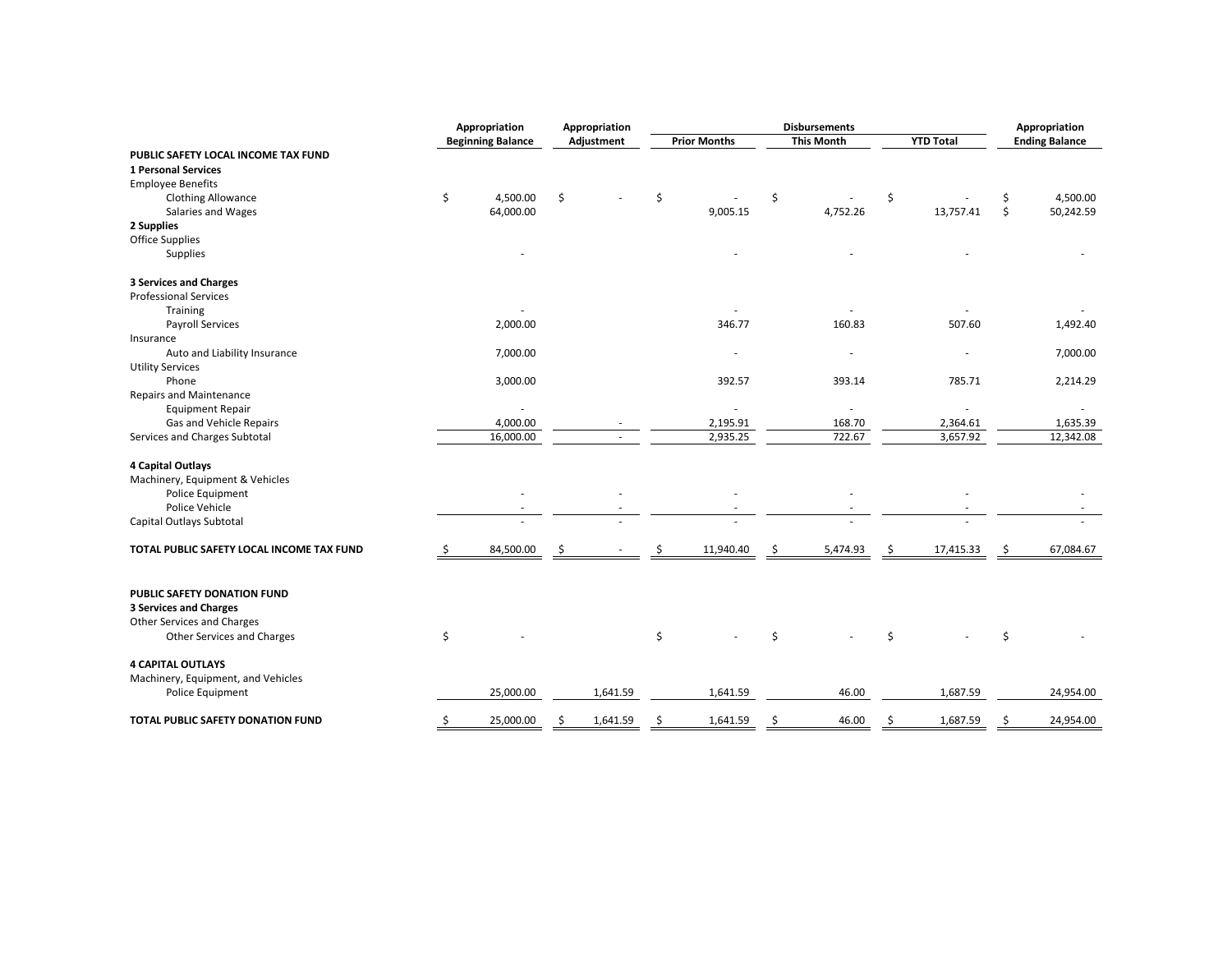|                                                |    | Appropriation            |     | Appropriation | <b>Disbursements</b> |    |                   | Appropriation |                  |     |                       |
|------------------------------------------------|----|--------------------------|-----|---------------|----------------------|----|-------------------|---------------|------------------|-----|-----------------------|
|                                                |    | <b>Beginning Balance</b> |     | Adjustment    | <b>Prior Months</b>  |    | <b>This Month</b> |               | <b>YTD Total</b> |     | <b>Ending Balance</b> |
| <b>RAINY DAY FUND</b>                          |    |                          |     |               |                      |    |                   |               |                  |     |                       |
| <b>3 Services and Charges</b>                  |    |                          |     |               |                      |    |                   |               |                  |     |                       |
| <b>Repairs and Maintenance</b>                 |    |                          |     |               |                      |    |                   |               |                  |     |                       |
| <b>Street Maintenance</b>                      | \$ | 12,000.00                | \$  |               | \$                   | Ś. |                   | \$            |                  | \$  | 12,000.00             |
| Other Services and Charges                     |    |                          |     |               |                      |    |                   |               |                  |     |                       |
| Other Services and Charges                     |    | 35,000.00                |     |               |                      |    |                   |               |                  |     | 35,000.00             |
| Services and Charges Subtotal                  |    | 47,000.00                |     | $\sim$        |                      |    |                   |               |                  |     | 47,000.00             |
| 4 Capital Outlays                              |    |                          |     |               |                      |    |                   |               |                  |     |                       |
| Infrastructure                                 |    |                          |     |               |                      |    |                   |               |                  |     |                       |
| Road Projects                                  |    | 40,000.00                |     |               |                      |    |                   |               |                  |     | 40,000.00             |
|                                                |    |                          |     |               |                      |    |                   |               |                  |     |                       |
| <b>TOTAL RAINY DAY FUND</b>                    | -Ş | 87,000.00                | S   |               |                      | S  |                   |               |                  |     | 75,000.00             |
|                                                |    |                          |     |               |                      |    |                   |               |                  |     |                       |
| LAW ENFORCEMENT CONTINUING EDUCATION FUND      |    |                          |     |               |                      |    |                   |               |                  |     |                       |
| <b>3 Services and Charges</b>                  |    |                          |     |               |                      |    |                   |               |                  |     |                       |
| Other Services and Charges                     |    |                          |     |               |                      |    |                   |               |                  |     |                       |
| Other Services and Charges                     | \$ | 4,500.00                 |     |               | 60.29                | Ŝ. | 30.25             | Ŝ.            | 90.54            | -\$ | 4,409.46              |
|                                                |    |                          |     |               |                      |    |                   |               |                  |     |                       |
| TOTAL LAW ENFORCEMENT CONTINUIN EDUCATION FUND | \$ | 4,500.00                 | \$. |               | 60.29                | Ŝ. | 30.25             | Ŝ             | 90.54            | Ŝ   | 4,409.46              |
|                                                |    |                          |     |               |                      |    |                   |               |                  |     |                       |
| TOWN BEAUTIFICATION FUND                       |    |                          |     |               |                      |    |                   |               |                  |     |                       |
| <b>3 Services and Charges</b>                  |    |                          |     |               |                      |    |                   |               |                  |     |                       |
| <b>Professional Services</b>                   |    |                          |     |               |                      |    |                   |               |                  |     |                       |
| Other Services and Charges                     | -S | 7,500.00                 | \$  |               |                      |    |                   |               |                  |     | 7,500.00              |
|                                                |    |                          |     |               |                      |    |                   |               |                  |     |                       |
| TOTAL TOWN BEAUTIFICATION FUND                 |    | 7,500.00                 | \$. |               |                      |    |                   |               |                  |     | 7,500.00              |
|                                                |    |                          |     |               |                      |    |                   |               |                  |     |                       |
| AMERICAN RESCUE PLAN FUND                      |    |                          |     |               |                      |    |                   |               |                  |     |                       |
| <b>3 Services and Charges</b>                  |    |                          |     |               |                      |    |                   |               |                  |     |                       |
| <b>Professional Services</b>                   |    |                          |     |               |                      |    |                   |               |                  |     |                       |
| Accounting                                     | \$ | 3,000.00                 | \$  |               | \$                   | \$ |                   | \$            |                  | \$  | 3,000.00              |
| Engineering                                    |    | 20,000.00                |     |               |                      |    |                   |               |                  |     | 20,000.00             |
| <b>Revenue Placement</b>                       |    | 10,000.00                |     |               |                      |    |                   |               |                  |     | 10,000.00             |
| 4 Capital Outlays                              |    |                          |     |               |                      |    |                   |               |                  |     |                       |
| Infrastructure                                 |    |                          |     |               |                      |    |                   |               |                  |     |                       |
| Projects                                       |    | 120,255.00               |     |               |                      |    |                   |               |                  |     | 120,255.00            |
|                                                |    |                          |     |               |                      |    |                   |               |                  |     |                       |
| TOTAL AMERICAN RESCUE PLAN FUND                | \$ | 153,255.00               | Ŝ.  |               | \$                   | Ś  |                   | Ś             |                  | \$  | 153,255.00            |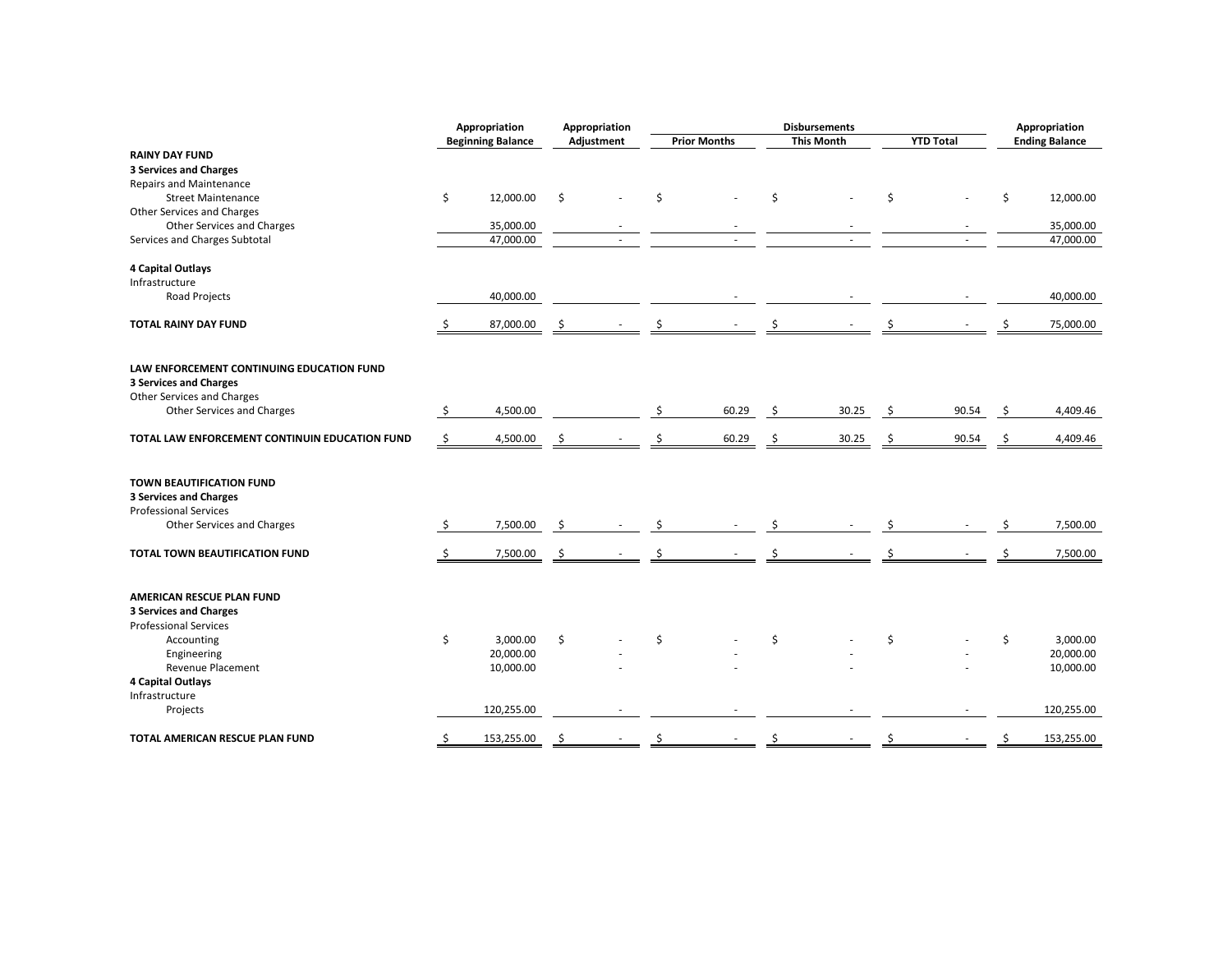|                                           | Appropriation |                          | Appropriation |            | <b>Disbursements</b> |                     |  |                   |  |                  |  | Appropriation         |  |
|-------------------------------------------|---------------|--------------------------|---------------|------------|----------------------|---------------------|--|-------------------|--|------------------|--|-----------------------|--|
|                                           |               | <b>Beginning Balance</b> |               | Adjustment |                      | <b>Prior Months</b> |  | <b>This Month</b> |  | <b>YTD Total</b> |  | <b>Ending Balance</b> |  |
| <b>GRAND TOTAL BUDGET RESULTS</b>         |               |                          |               |            |                      |                     |  |                   |  |                  |  |                       |  |
| <b>GENERAL FUND</b>                       |               | 184.000.00               |               | 14.990.45  |                      | 24.783.45           |  | 20.981.14         |  | 45.764.59        |  | 153,225.86            |  |
| MOTOR VEHICLE HIGHWAY FUND                |               | 75.000.00                |               | 4,320.00   |                      | 13,213.25           |  | 47,250.00         |  | 60,463.25        |  | 18,856.75             |  |
| MOTOR VEHICLE HIGHWAY (RESTRICTED) FUND   |               | 105.000.00               |               |            |                      |                     |  |                   |  |                  |  | 105,000.00            |  |
| LOCAL ROAD AND STREET FUND                |               | 55.000.00                |               |            |                      |                     |  |                   |  |                  |  | 55,000.00             |  |
| LOCAL ROAD AND BRIDGE MATCHING GRANT FUND |               | 200.000.00               |               |            |                      | 17.572.84           |  |                   |  | 17.572.84        |  | 182,427.16            |  |
| PUBLIC SAFETY LOCAL INCOME TAX FUND       |               | 84.500.00                |               |            |                      | 11.940.40           |  | 5.474.93          |  | 17,415.33        |  | 67,084.67             |  |
| PUBLIC SAFETY DONATION FUND               |               | 25.000.00                |               | 1.641.59   |                      | 1.641.59            |  | 46.00             |  | 1.687.59         |  | 24,954.00             |  |
| RAINY DAY FUND                            |               | 87,000.00                |               |            |                      |                     |  |                   |  |                  |  | 75,000.00             |  |
| LAW ENFORCEMENT CONTINUING EDUCATION FUND |               | 4.500.00                 |               |            |                      | 60.29               |  | 30.25             |  | 90.54            |  | 4.409.46              |  |
| TOWN BEAUTIFICATION FUND                  |               | 7.500.00                 |               |            |                      |                     |  |                   |  |                  |  | 7,500.00              |  |
| AMERICAN RESCUE PLAN                      |               | 153,255.00               |               |            |                      |                     |  |                   |  |                  |  | 153,255.00            |  |
| <b>TOTAL</b>                              |               | 980,755.00               |               | 20,952.04  |                      | 69,211.82           |  | 73,782.32         |  | 142,994.14       |  | 846,712.90            |  |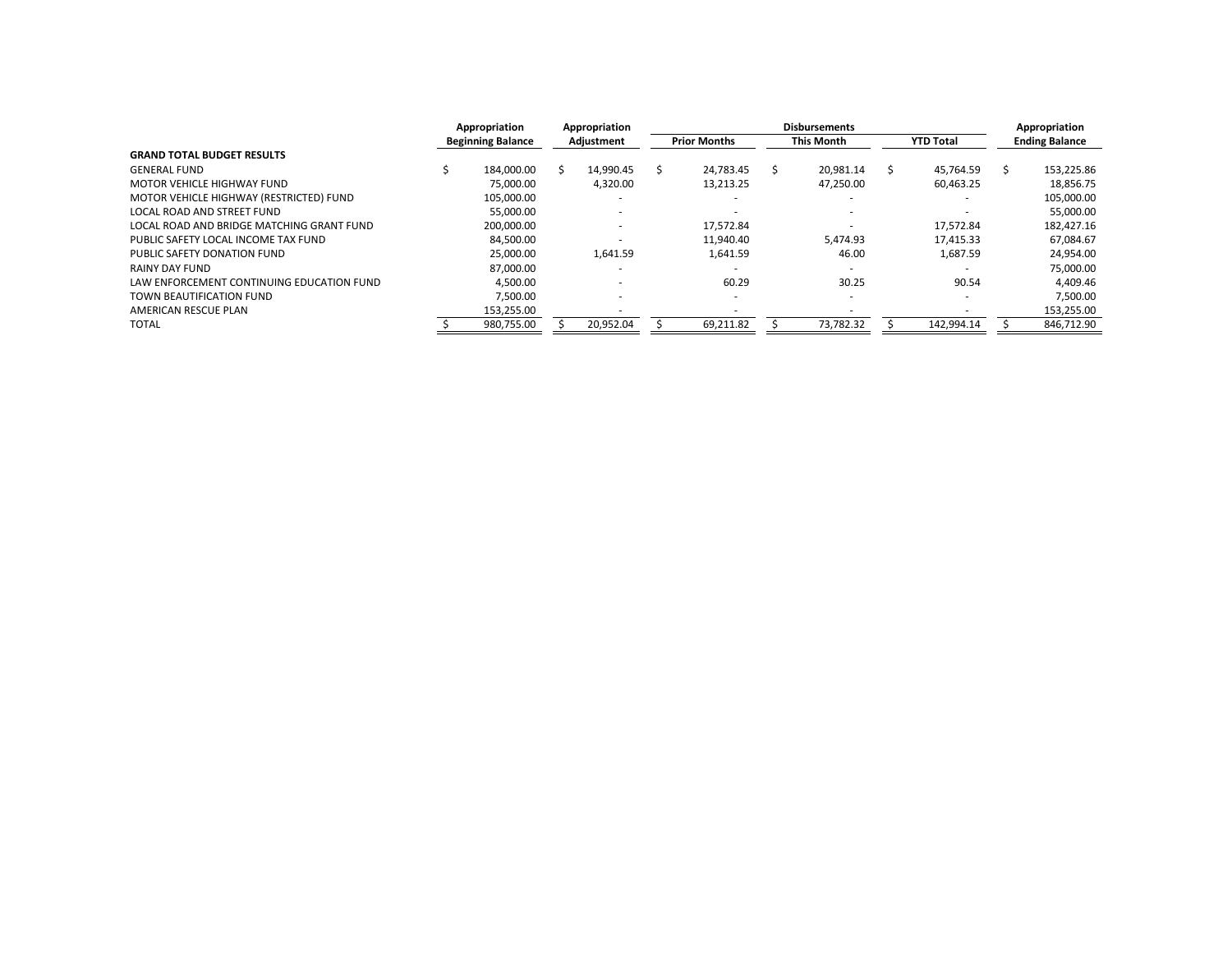Bank Reconciliation As of March 31, 2022

| Account Balances (Per Bank):                      |                  |         |
|---------------------------------------------------|------------------|---------|
| NBOI - Main Checking Account                      | \$<br>318,501.34 |         |
| Merchants Bank of Indiana - Money Market          | 88,616.05        |         |
| <b>Citizens State Bank - Investment Accounts</b>  | 87,927.16        |         |
| <b>Total Account Balances</b>                     | 495,044.55       |         |
| Less: Outstanding Obligations                     |                  | Fund    |
| NBOI (12/14/2020) Check # 3293- Indianapolis Star | (10.72)          | General |
| <b>Adjusted Account Balances</b>                  | 495,033.83       |         |
| <b>Total Fund Balance - Per Books</b>             | 495,033.83       |         |
| Variance                                          | \$               |         |